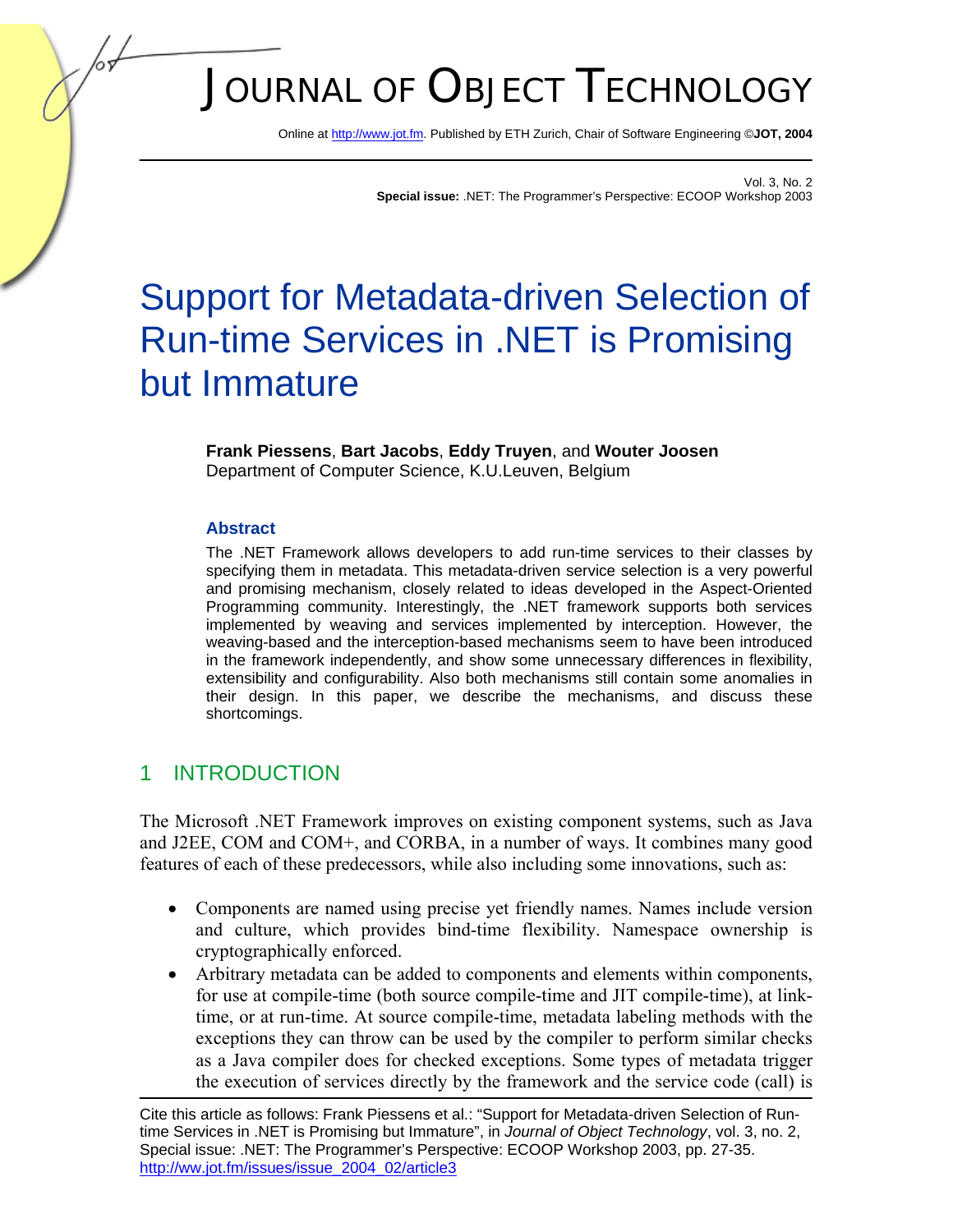

inserted at JIT compile-time. Other types of metadata trigger link-time checks, for instance a security check whether a component is permitted to link to a given method. Most types of metadata can be retrieved at run time by user code or by the framework for various purposes, such as determining the serializability of a class.

- Better support for independent extensibility: when a developer introduces a latebound method in a class, they need to explicitly state whether they intend to override a base class method or not. If a method is later added to the base class, it cannot inadvertently be overridden by an existing method in the derived class.
- From a security perspective, making highly privileged components globally available on a machine does not automatically imply an increased attack surface, since partially trusted clients only have access to those components that have explicitly been marked as safe for such access by the developer.

All these features together provide for much improved support for component-based development [Szyperski 2002].

In this paper, we focus on how the .NET framework uses metadata to support the activation of various run-time services, such as access control, synchronization, transactions and so forth. The .NET framework is the first commercial product to provide an extensible system for defining metadata-driven run-time services. The authors feel that this approach is very promising, but the current implementation in .NET still has some conceptual and technical shortcomings.

## 2 METADATA-DRIVEN SELECTION OF RUN-TIME SERVICES

Developers add metadata to types, members and other elements by annotating them with so-called attribute specifications. An attribute specification consists of a type name which names an attribute class, plus an argument list consisting of literal expressions. The type name and the literal values are stored in the assembly by the programming language compiler.

At run-time, this information is used by the CLR to create an instance of the named attribute class. The CLR and the application itself can retrieve the instances associated with an element, look for specific types of instances, and act upon them.

A fairly large number of attribute classes are predefined in the .NET class library. These predefined attributes are used in a variety of ways in the CLR, e.g. to indicate if classes are serializable, or to drive optimizations. One particular use of attributes that concerns us in this paper is the triggering of run-time services in the CLR. Developers can decorate their components with such attributes to indicate to the runtime that certain cross-cutting services (such as access control or synchronization) should be activated at run-time.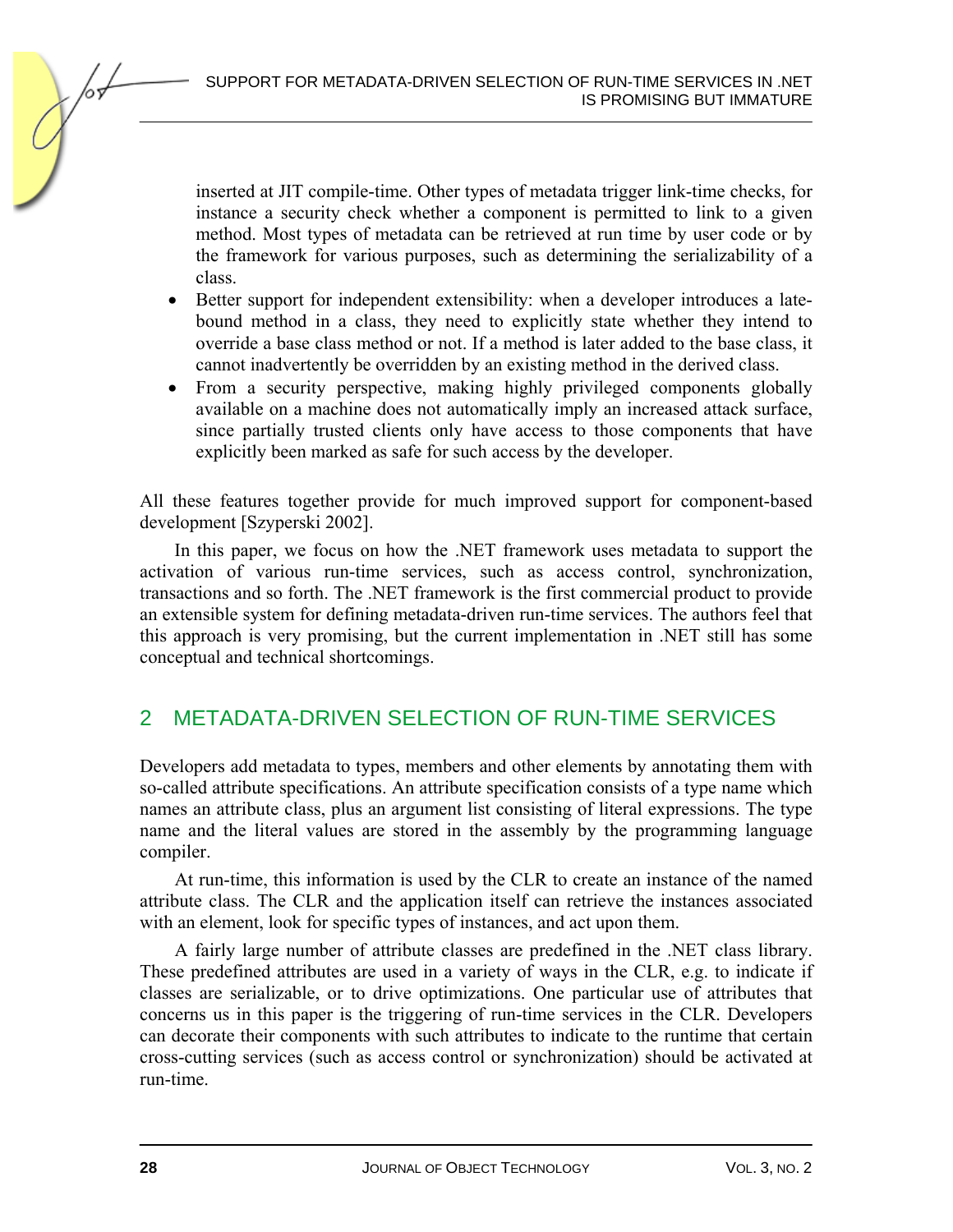We discuss two examples of attributes that request run-time services: security attributes and context attributes.

#### **Security attributes**

Security attributes derive from SecurityAttribute; they instruct the CLR to perform named security actions when the element is accessed [LaMacchia 2002]. For example:

```
public class Robot { 
     [RobotPermissionAttribute( 
          SecurityAction.Demand, RobotAction.GetLocation)] 
     RobotLocation GetLocation() { 
         // ... 
 } 
     [RobotPermissionAttribute( 
          SecurityAction.Demand, RobotAction.MoveTo)] 
     void MoveTo(RobotLocation location) { 
         // ... 
 } 
}
```
For security attributes, the CLR provides the required service by adding extra code when a method is compiled to native code, i.e. essentially by a simple form of run-time code weaving. The added code performs the requested security actions. Code weaving can be applied to static methods as well as instance methods and is a fairly efficient mechanism.

#### **Context attributes**

Context attributes [Lowy 2003] are attribute classes that derive from ContextAttribute. They should be applied to a class which derives from ContextBoundObject. Context-bound objects live in a so-called context, that is determined by a number of context properties. These properties essentially say what runtime services the context provides. On instantiation of a context-bound object, the runtime inspects the metadata, and decides in which context the object should be instantiated. If no suitable context is available, a new context providing exactly the required services is created.

Messages to context-bound objects sent from outside the object's context are intercepted and reified, and can then be manipulated by a number of message sinks. These sinks can do pre-processing, post-processing, collect state, manipulate the message and so forth, to provide a certain run-time service.

The mechanism of contexts is extensible by developers: new context attributes can be defined. Such a newly defined attribute can contribute new properties to a context, and can add a new message sink to the context-bound object's interception chain.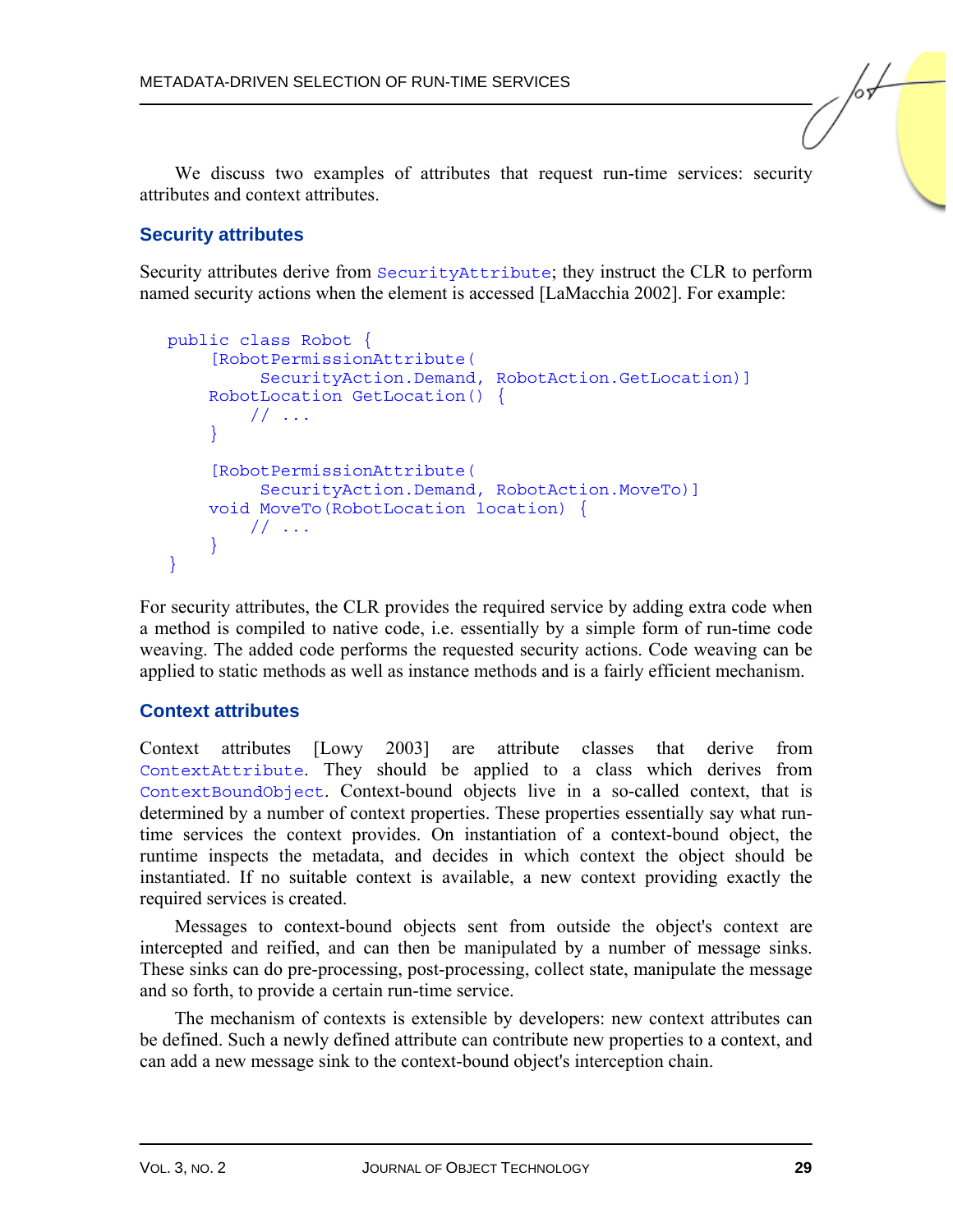SUPPORT FOR METADATA-DRIVEN SELECTION OF RUN-TIME SERVICES IN .NET IS PROMISING BUT IMMATURE

The .NET Framework currently includes a single predefined context attribute class, called SynchronizationAttribute. However, it is expected that some or all of the run-time services that are now provided through COM+ will be made available in the form of context attributes in a future version of the framework.

An example of the use of a context attribute, SynchronizationAttribute, is as follows:

```
[SynchronizationAttribute] 
public class Account : ContextBoundObject { 
     private int balance; 
     public void deposit(int amount) { 
        balance += amount: } 
}
```
Essentially, the mechanism of context-bound objects is a generalization of the idea of container-provided cross-cutting services, as was present already (in a non-extensible way) in COM+, J2EE and CORBA.

This interception-based approach of adding run-time services is more expressive, but less efficient compared to the weaving-based approach.

## 3 DISCUSSION

The idea of using metadata to drive activation of run-time services is very promising (and in fact has been suggested in the research community before the release of .NET). Metadata-driven selection of services can be considered to be a kind of aspect-oriented programming [Kiczales 1997, Shukla 2003]: the pointcut is determined by the metadata on the static program elements (components, classes and methods), whereas the advice is either the code that is woven in, or the code that is executed by the message sinks.

The current implementation in the CLR however, has some drawbacks. In this section, we will discuss these drawbacks and suggest some improvements.

#### **Ad-hoc and separated definitions of the two mechanisms**

It is clear that certain run-time services could be supported both by weaving and by interception. In the current CLR for example, the PrincipalPermissionAttribute can be used to do role-based access control implemented by weaving, and the SecurityRoleAttribute can be used to do role-based access control implemented by interception.

However, it seems as if both mechanisms have found their way into the CLR independently: the weaving-resolved attributes seem to have been introduced to deal with mobile code security and the context attributes are a generalization of contextual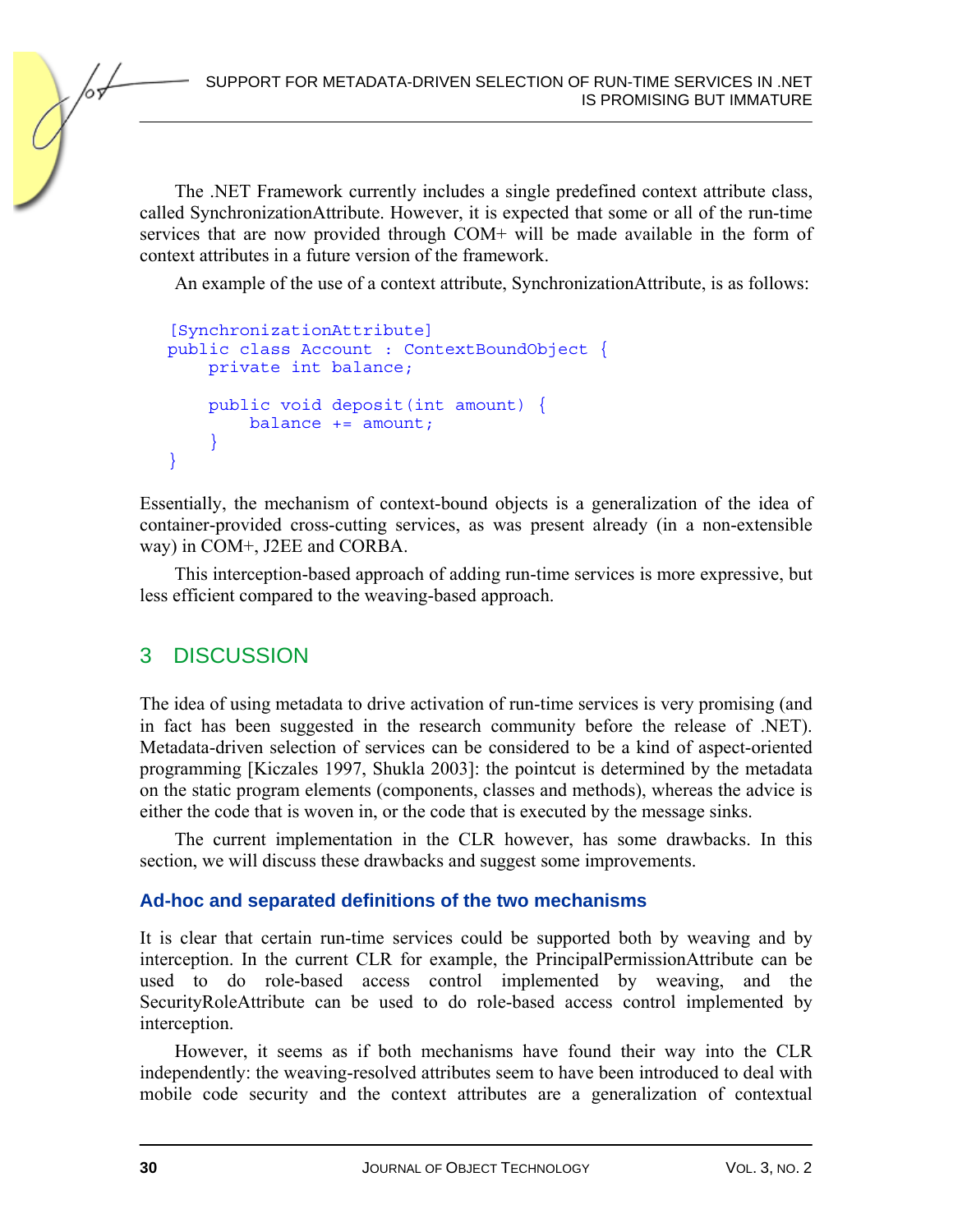composition in COM+. As a consequence, the conceptual similarities between the two approaches are not brought out clearly at the level of, for instance, the attribute classes. This is unfortunate. We see two opportunities for improvement:

• Conceptually similar design for both mechanisms.

Since weaving-based and interception-based implementations each have their own advantages and disadvantages, it is clear that both techniques should remain present in the CLR. However, by more clearly showing the conceptual similarity, one could make it easier to switch between the two types of implementation for a given run-time service.

Since the choice between weaving and interception is often a trade-off between flexibility and efficiency, such switching could be used in optimizations.

• Flexible weaving mechanism.

The interception-based mechanism has been designed to be developer-extensible. Developers can define new context attributes that specify new message sinks to be incorporated in the interception chain.

The weaving-based mechanism is not extensible at all: the CLR recognizes a fixed number of predefined attributes, and there is no way for developers to define new such attributes and specify what code should be woven.

It would be interesting, certainly from a research point of view, to have a runtime where both mechanisms are extensible.

#### **Limited expressive power**

The CLR only supports the addition of attributes to the declaration of static program structures (assemblies, classes, methods, ...), and not to dynamic structures (e.g. interactions, objects). As a consequence, what services are provided for a specific object is fixed at instantiation time of the object, and no client-specific customizations are supported.

The CLR does contain the necessary low-level concepts to support such clientspecific customizations: the LogicalCallContext class is a collection object that carries information about the current logical thread of execution, even across remoting calls. It could be used to carry metadata about the current interaction.

The Lasagne customization model [Truyen 2001] takes this idea to its extreme. Instead of allowing attribute specifications scattered across the program code, Lasagne proposes to externalize all such specifications in a separate first class entity, called a composition policy object, that automatically propagates with the logical control flow of subsequent interactions. As such, service selection logic travels as metadata with the locus of execution, rather then being locked up and scattered across the code of the program. In this approach programmer-driven selection of services can still be supported since the composition policy object can be inspected and manipulated at any execution point.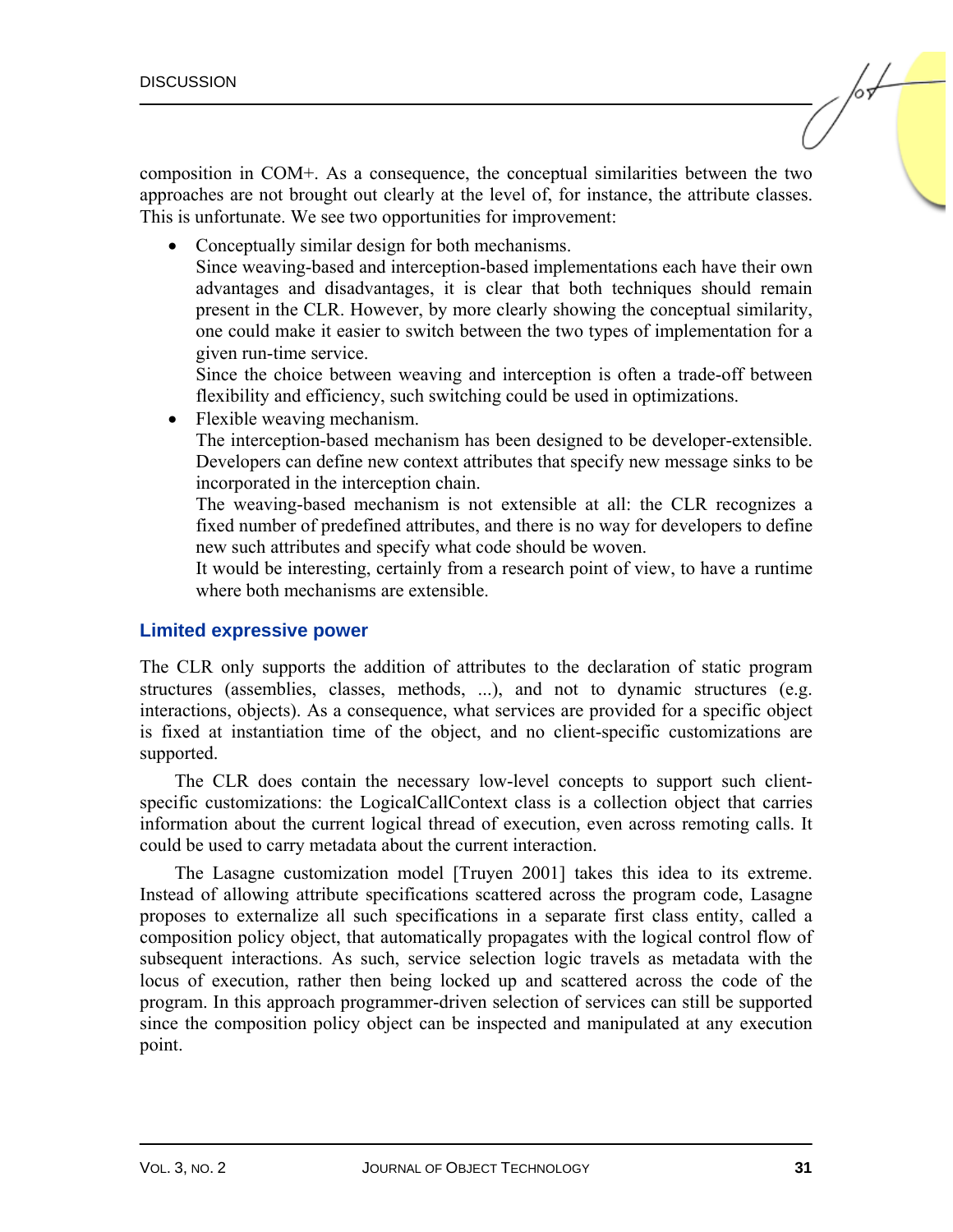#### Example

The delivery of non-repudiation evidence of the result of a method call can be programmed as a server-side message sink (that signs incoming parameters, result, and any other information as required, for example). A client-side message sink can then verify this and save it for later use.

For this example, it is definitely useful that the client chooses whether this service is activated for a specific method call.

#### **Unclear composition model for run-time services**

While the CLR supports extensible interception chains providing an arbitrary number of services, it is not clear how to deal with services that are not completely orthogonal. For such services, developers should be able to specify at least the ordering of the interceptors, and possibly also interfaces between dependent services. There is no support for this available in the framework.

Adding support to specify dependencies between services to determine the ordering of message sinks, and enabling some form of communication between dependent sinks is relatively straightforward in the current model. Also, some limited support to detect conflicting services is built in: after a new context has been created, each service is queried whether the resulting context is ok or not. If one of the installed services answers negatively, an exception is thrown.

However, since general composition of aspects is itself still an active research topic, there are no simple general solutions to be expected.

The issues surrounding composition of services are discussed by Szyperski in [Szyperski 2002]. He gives the example of composing a logging service and an encryption service; he notes that the effect of the composition depends on the order in which these services are composed, and that for some applications a cooperation between these services is required that is more specialized than a simple execution of one service after the other.

#### **Limited support for configuration of run-time services by administrators**

Selecting run-time services by decorating static program structures with attributes provides developers with a powerful mechanism to choose appropriate services. However, for some services (for instance, access control), the deployer and administrator of an application should also have their say, for instance by means of a configuration mechanism. For COM+ services, both metadata-driven and configuration data-driven selection of services is possible already. For context-bound objects in the CLR, support for configuration of services is possible by means of dynamic context properties (but the current CLR does not yet seem to provide tool support for this).

For the weaving-resolved attributes however, only development-time metadata is taken into account. As a consequence, if the developer did not add any security attributes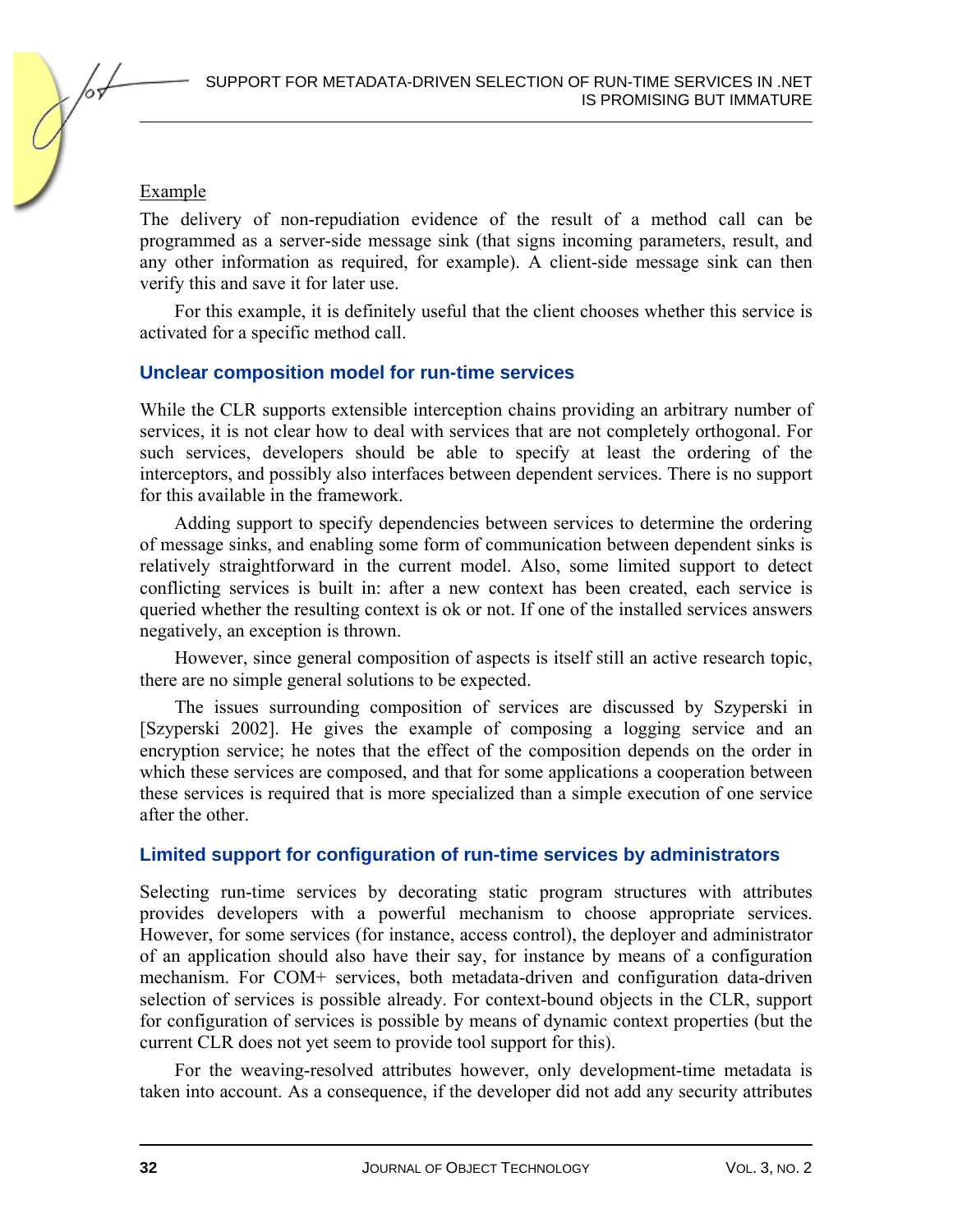to the code, there is currently no easy way for a deployer/administrator to add them. Of course, enabling administrators to add arbitrary run-time services through configuration also carries some risks: in an extensible system, services can add arbitrary code and hence the semantics of a component could change radically through reconfiguration. This is clearly undesirable.

A possible solution could force developers of run-time services (e.g. developers of context attributes) to indicate if the service could be selected through metadata, through configuration or both.

#### **Low-level programming model**

Programming services as message sinks is not the most developer-friendly programming model. Moreover, there is little type-checking on composition of sinks. Programming a service as a decorator of a class solves these two problems, and such a decorator could be compiled to a message sink. However, in such a model, services are less polymorphic in the sense that they cannot easily be applied to many classes. The challenge here is to design a programming model that combines the ease-of-use and type-safety of decorators, with the polymorhphy of message sinks.

For example, the CAESAR [Mezini 2003] programming model is a step towards resolving this challenge. It proposes the notion of collaboration interface [Mezini 2002] as a higher-level module concept on top of aspect-oriented join point interception. A collaboration interface allows to separate the implementation of an aspect - specified in an aspect implementation, from how to connect that implementation with a particular application, which is specified in an aspect binding. Aspect implementation and aspect binding are indirectly connected to each other since they implement two loosely coupled facets of the collaboration interface. This loose coupling is the key to polymorphic reuse of implementations and bindings. Since collaboration interfaces are typed, the type-safety of decorators is provided while the loose coupling between implementation and binding provides the polymorphy of message sinks. An interesting application of this programming model in the context of metadata-driven selection of services is to split message sinks as well in an implementation part and a binding part and have the binding part automatically be generated from the programmer-specified metadata.

## 4 CONCLUSION

The support for metadata-driven service selection is powerful and promising. In the research community, it has long been recognized that weaving and interception are two powerful techniques to compose cross-cutting services with an application. The .NET framework supports both techniques, but in a very asymmetric way: the weaving-based approach is tuned to support only a small number of built-in services, whereas the interception-based approach is designed to be easily extensible. Also, both approaches still allow for improvements in configurability, usability, and composability of provided services.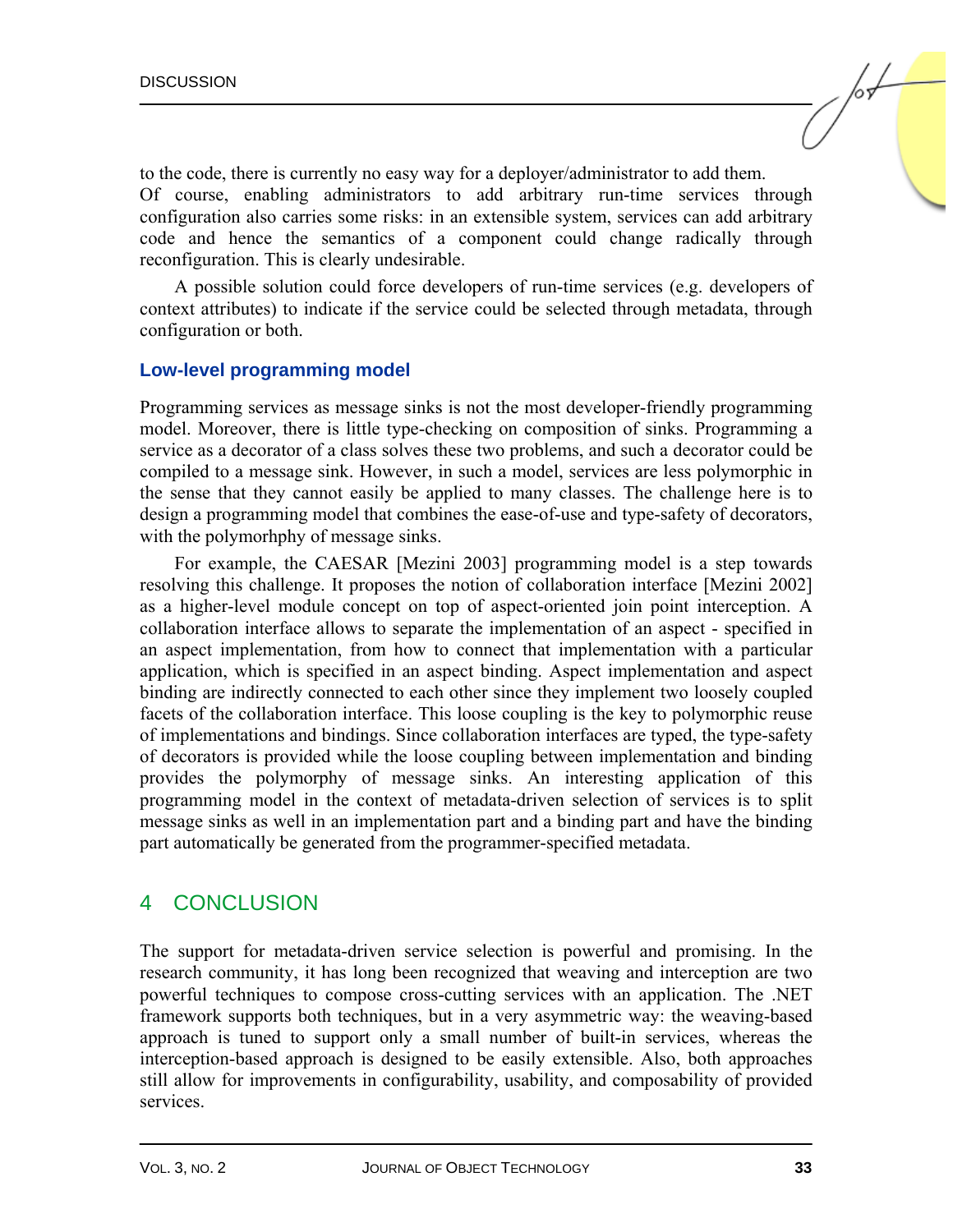

## **REFERENCES**

- [Kiczales97] G. Kiczales, J. Irwin, J. Lamping, J.-M. Loingtier, C. V. Lopes, C. Maeda, and A. Menhdhekar. "Aspect-oriented programming". In M. Akşit and S. Matsuoka, editors, *ECOOP '97 — Object-Oriented Programming 11th European Conference, Jyväskylä, Finland*, volume 1241, pages 220–242. Springer-Verlag, New York, NY, 1997.
- [LaMacchia02] B. LaMacchia, S. Lange, M. Lyons, R. Martin, and K. Price. *.NET Framework Security.* Addison Wesley, 2002.
- [Lowy03] J. Lowy. "Contexts in .NET: Decouple components by injecting custom services into your object's interception chain". *MSDN Magazine*, March, 2003.
- [Mezini02] M. Mezini and K. Ostermann. "Integrating independent components with on-demand remodularization". In *Proceedings of the 17th ACM conference on Object-oriented programming, systems, languages, and applications (OOPSLA-02)*, volume 37(11) of *ACM SIGPLAN Notices*, pages 52–67. ACM Press, Nov. 4–8 2002.
- [Mezini03] M. Mezini and K. Ostermann. "Conquering aspects with CAESAR". In *Proceedings of the 2nd International Conference on Aspect-Oriented Software Development (AOSD)*, pages 90–100. ACM Press, March 17- 21 2003.
- [Shukla03] D. Shukla, S. Fell, and C. Sells. "Aspect-oriented programming enables better code encapsulation and reuse". *MSDN Magazine*, March, 2003.
- [Szyperski02] C. Szyperski, D. Gruntz, and S. Murer. *Component Software: Beyond Object-Oriented Programming, 2nd Ed.* Pearson Education, 2002.
- [Truyen01] E. Truyen, B. Vanhaute, W. Joosen, P. Verbaeten, and B. N. Jørgensen. "Dynamic and selective combination of extensions in component-based applications". In *Proceedings of the 23rd International Conference on Software Engineering (ICSE'01)*, pages 233–242. IEEE Computer Society, May 12–19 2001.

## About the authors

**Frank Piessens** is a professor at the Department of Computer Science of the Katholieke Universiteit Leuven in Belgium. His research interests are in security aspects of software, including security in middleware and operating systems, security architectures, formal methods for security, Java and .NET security, and software interfaces to security technology. He can be reached at frank.piessens@cs.kuleuven.ac.be.